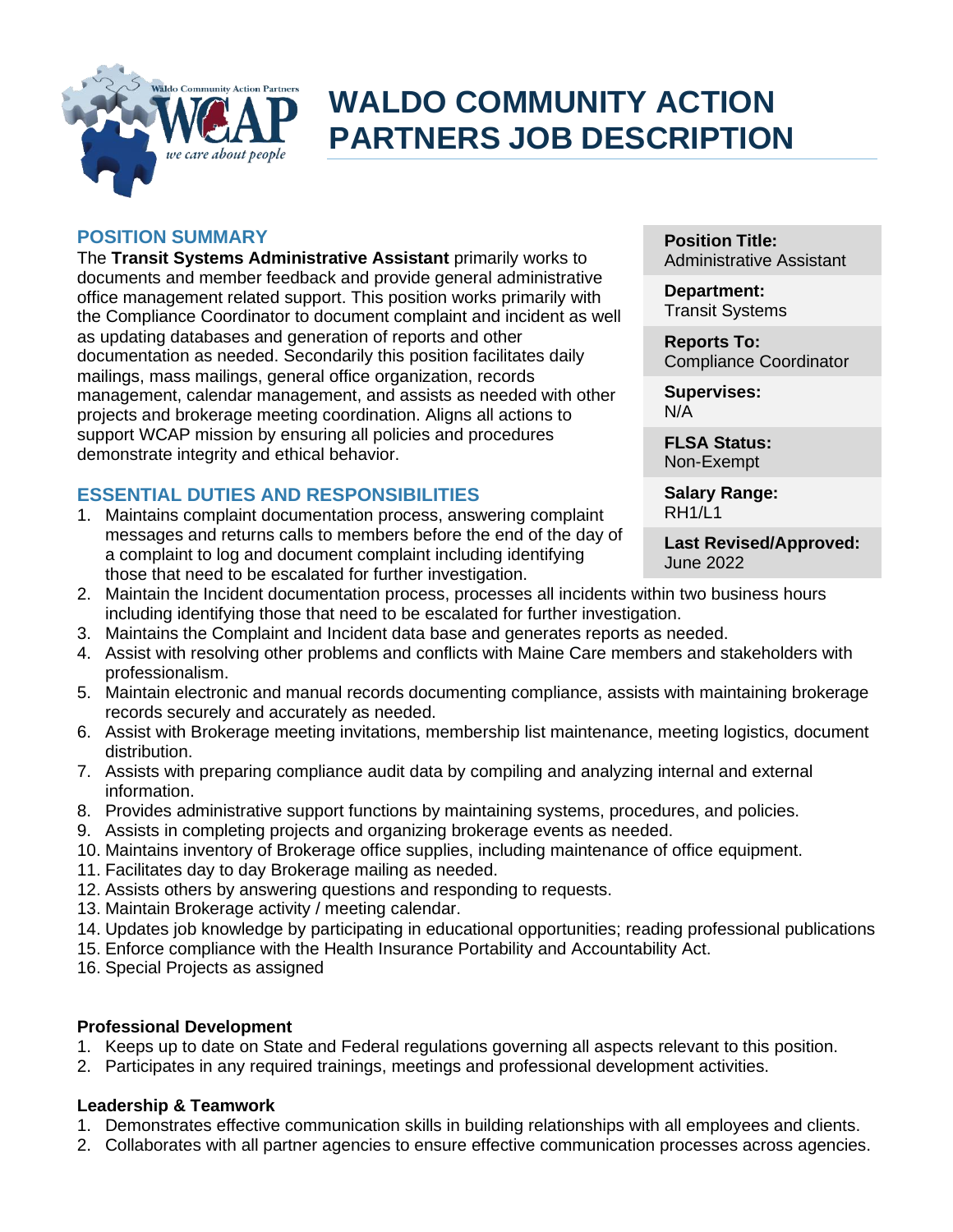3. Adheres to the policies in the use of computer technology and all tele-communication devices.

#### **Miscellaneous Duties**

- 1. Runs errands, e.g. banking, mail run, picking up supplies, as needed.
- 2. Performs light housekeeping duties.

## **Non-Essential Duties and Responsibilities:**

1. Performs additional duties as assigned.

# **GENERAL EXPECTATIONS**

- 1. Be committed to the Agency's Mission, Vision and Values.
- 2. Maintain adequate knowledge of all WCAP programs in order to make referrals to other programs beneficial to the client, his/her family or friends.
- 3. Maintain professional boundaries with all current, past, and prospective clients.
- 4. Maintain confidentiality of clients, staff, and internal business information.
- 5. Present professional and positive image as a representative of WCAP.
- 6. Follow established policies and procedures and comply with all safety requirements.
- 7. Communicate proactively with the supervisor regarding work flow, problems, suggestions, etc.
- 8. Seek out and attend relevant professional development conferences, seminars, workshops, and other activities related to all aspects of this position. Participate in all Pre-Service and In-Service training and professional development activities as required by the position. Participate in other local and state level meetings related to all aspects of this position.
- 9. Attend team and staff meetings as scheduled.
- 10. Contribute to a positive, team-oriented work environment.
- 11. Be punctual for scheduled work and use time appropriately.
- 12. Perform required amount of work in a timely fashion with a minimum of errors. Meet deadlines.

## **PHYSICAL REQUIREMENTS**

*The physical requirements described here are representative of those that must be met by the Incumbent to successfully perform the essential functions of this job. Reasonable accommodations may be made to enable individuals with disabilities to perform the essential functions.*

While performing the duties of this job, the employee is required to stand and sit for prolonged periods of time; walk; use hands to finger, handle, or feel, including operation of a standard computer keyboard; reach with hands and arms and talk, see and hear; bend and reach; lift and carry up to 10 pounds. Specific vision abilities required by the job include close vision, distance vision, and the ability to adjust focus.

## **WORK ENVIRONMENT**

*The work environment characteristics described here are representative of those the incumbent encounters while performing the essential functions of this job. Reasonable accommodations may be made to enable individuals with disabilities to perform the essential functions.* 

Work is performed primarily in a business office setting. Noise level ranges from quiet to moderate. Assigned work may require travel within the local or neighboring communities. This position is a full-time hourly position that typically works normal daytime schedule. However, evening and week end time may be required to meet program and/or organizational needs. Overtime may also be required to meet program and/or organizational needs and requires prior approval.

# **QUALIFICATIONS NEEDED FOR POSITION**

## **General Requirements:**

- 1. Must be able to pass a physical examination and TB screening
- 2. Must have adequate transportation, a valid driver's license and meet WCAP's insurance requirements
- 3. Must meet WCAP's background clearance requirements